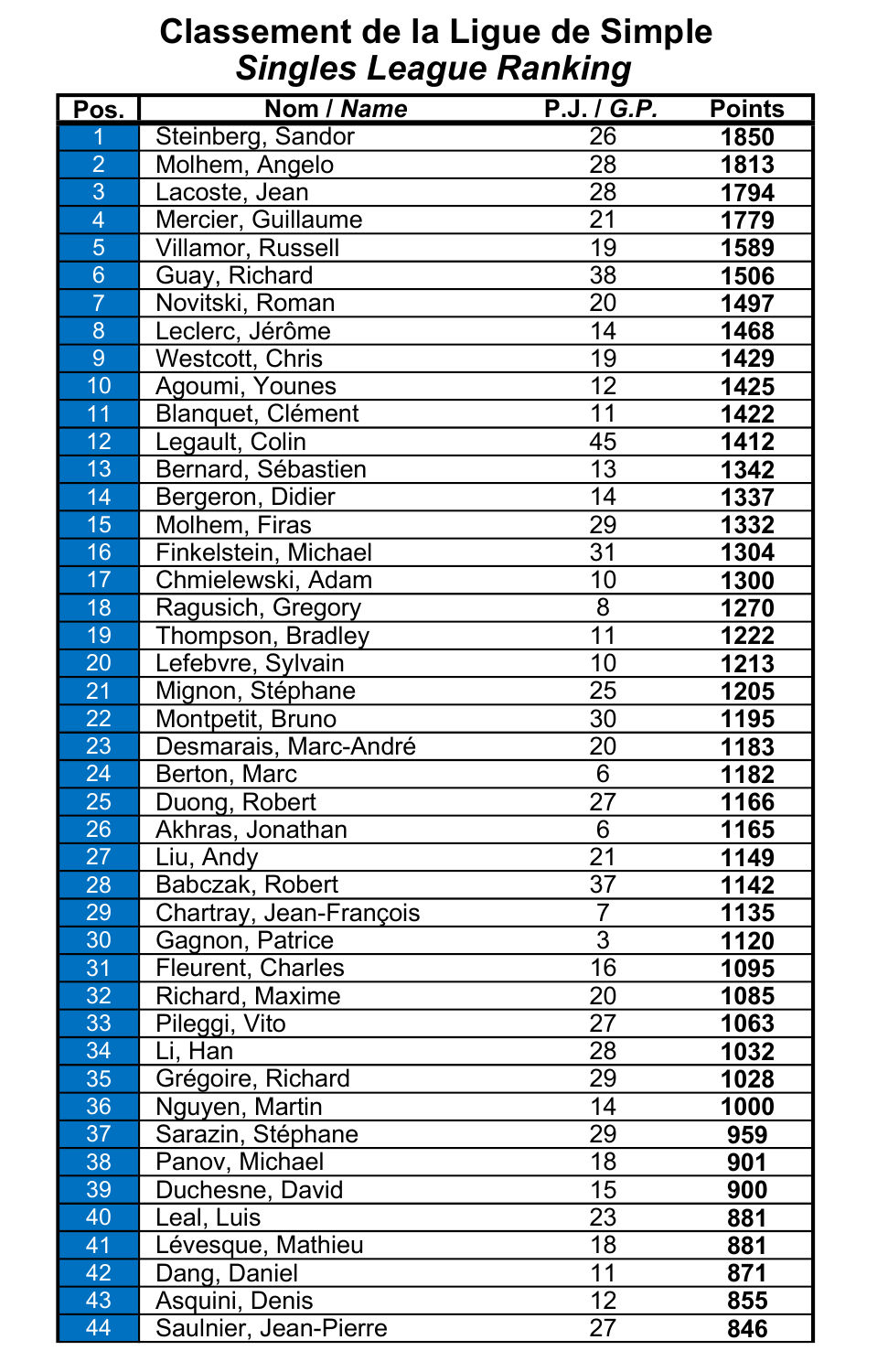| 45 | Désilets, Sébastien                 | 23             | 842 |
|----|-------------------------------------|----------------|-----|
| 46 | Laramée, Gilles                     | 14             | 840 |
| 47 | Favreau, Mathieu                    | 13             | 821 |
| 48 | Cardinal, André                     | 13             | 817 |
| 49 | Qu, Chen                            | 9              | 817 |
| 50 | Steinberg, Barry                    | 22             | 811 |
| 51 | O'Neill, Brendon                    | 16             | 801 |
| 52 | Szejnberg, Gustavo                  | 20             | 792 |
| 53 | <b>Tardif-Drolet, Jean-François</b> | 22             | 788 |
| 54 | Hojabr, Sassan                      | 20             | 788 |
| 55 | Ciubotaru, Mendy                    | 17             | 781 |
| 56 | Schleeh, Colin                      | 11             | 779 |
| 57 | <b>Skaff, Elie</b>                  | 26             | 748 |
| 58 | Modafferi, Ilario                   | 11             | 745 |
| 59 | Pagé, Richard                       | 13             | 744 |
| 60 | Stefan, Radu                        | 10             | 743 |
| 61 | <b>Meakins, Nicolas</b>             | 16             | 737 |
| 62 | <b>Bakker, David</b>                |                | 737 |
| 63 | Ben-Gigi, Lior                      | 16             | 731 |
| 64 | Benali, Habib                       |                | 728 |
| 65 | Perez, Marcelo                      | 12             | 720 |
| 66 | Linds, Warren                       | 18             | 707 |
| 67 | Debrun, Laurent                     | 20             | 691 |
| 68 | Savard, Pierre                      | 13             | 690 |
| 69 | <b>Stewart, Darryl</b>              | 6              | 689 |
| 70 | Kortschak, Francois                 | 8              | 688 |
| 71 | Salim, Anthony                      |                | 684 |
| 72 | Garand, Kevin                       | 6              | 682 |
| 73 | Matteoni, William                   | 6              | 669 |
| 74 | Setlakwe, Robert                    | 8              | 665 |
| 75 | Noel, Emeric                        | 13             | 657 |
| 76 | Parga, Luis Carlos                  | 13             | 657 |
| 77 | Pépin, Jacques                      |                | 654 |
| 78 | <b>Tessier, Pierre</b>              | 12             | 646 |
| 79 | Fortin, Jérome                      | 11             | 636 |
| 80 | Noel De Tilly, François             | 4              | 632 |
| 81 | Kasbaoui, Aziz                      | 17             | 630 |
| 82 | Lemesianos, Antonios                |                | 628 |
| 83 | Bourret, Quentin                    |                | 627 |
| 84 | Roberge, Julien                     | 11             | 622 |
| 85 | Verbitsky, Alexandru                | 15             | 614 |
| 86 | Rioux, Sacha                        | 4              | 612 |
| 87 | Farrell, John                       | 8              | 609 |
| 88 | Florea, Dan                         | 4              | 605 |
| 89 | Broers, Rudy                        | 5              | 602 |
| 90 | Laflèche, Charles                   | 3              | 594 |
| 91 | Joly, André                         | $\overline{4}$ | 592 |
| 92 | Gbian, Faizou                       | 3              | 582 |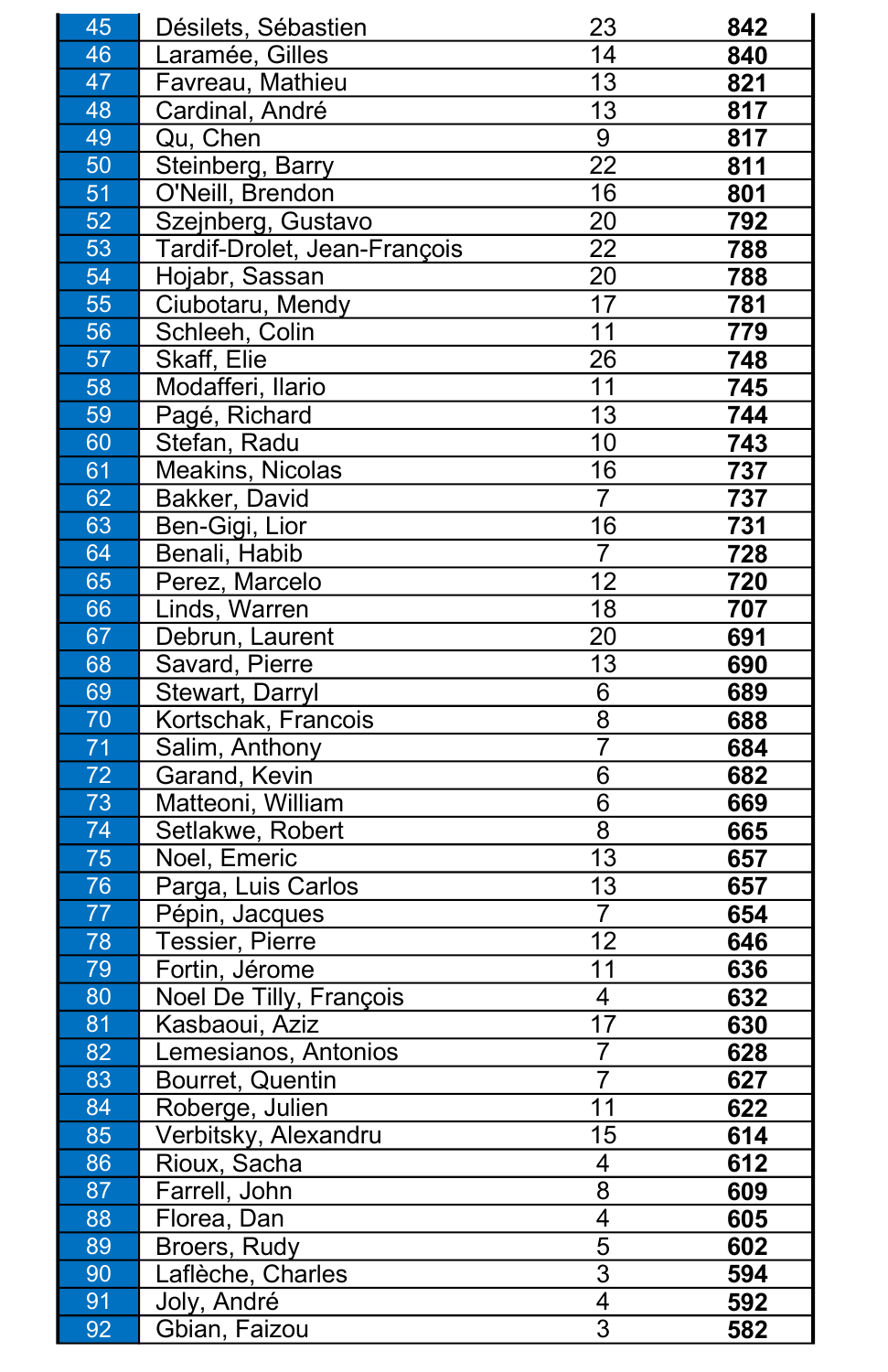| 93  | <b>Tremblay, Michel</b>   | 10 | 566 |
|-----|---------------------------|----|-----|
| 94  | Raymond, François         | 3  | 565 |
| 95  | Mazenot, Antoine          | 11 | 556 |
| 96  | Alaoui, Ismael            | 10 | 556 |
| 97  | Dhaou, Amin               | 3  | 545 |
| 98  | <b>Wagoner, David</b>     | 9  | 541 |
| 99  | Chen, Melinda             | 11 | 535 |
| 100 | Nemes, Jordan             | 12 | 530 |
| 101 | Dunn, Brian               | 9  | 514 |
| 102 | McDuff, Stéphane          | 7  | 507 |
| 103 | Marshall, Peter           | 10 | 500 |
| 104 | Wei, Jianguo              | 25 | 492 |
| 105 | Villeneuve, Jean-François | 8  | 482 |
| 106 | Heinicke, Marc            | 9  | 480 |
| 107 | Echenberg, Andrew         | 12 | 478 |
| 108 | Serhan, Albert            | 6  | 464 |
| 109 | Cazelais, Simon           | 9  | 457 |
| 110 | Akhras, Ralph             | 9  | 452 |
| 111 | Zaru, Damien              | 9  | 451 |
| 112 | McCarthy, Kevin           | 9  | 449 |
| 113 | Abdul-Massih, Ramzi       |    | 448 |
| 114 | <b>Chauvette, Normand</b> |    | 443 |
| 115 | Lewis, John               | 9  | 439 |
| 116 | Moamah, Mamoun            | 5  | 425 |
| 117 | Maouhub, Abdel            | 6  | 412 |
| 118 | Sher, Julian              | 4  | 407 |
| 119 | Carroll, Martin           | 4  | 405 |
| 120 | De Angelis, Lorenzo       | 4  | 402 |
| 121 | Mousavi, Banafsheh        |    | 396 |
| 122 | Boivin, Jean-Pierre       | 3  | 395 |
| 123 | Shum, Shon                | 3  | 394 |
| 124 | Rabkin, Meir              | 4  | 386 |
| 125 | Pin Disle, Seng Thuch     | 5  | 373 |
| 126 | Brunchak, Edgar           | 19 | 370 |
| 127 | Cao, Hui                  | 3  | 370 |
| 128 | Fawzy, Ahmed              | 3  | 369 |
| 129 | Leblanc, Madelaine        | 5  | 367 |
| 130 | Thabet, Imen              | 6  | 363 |
| 131 | Bota, Radu                | 3  | 362 |
| 132 | Boivin, David             | 3  | 354 |
| 133 | Milhet, Philippe          | 3  | 340 |
| 134 | Oman, Karl                | 3  | 340 |
| 135 | Roberts, Allison          | 3  | 337 |
| 136 | Breitman, André           | 13 | 262 |
| 137 | Rourke, Deborah           | 11 | 238 |
| 138 | Ferrier, lan              | 9  | 210 |
| 139 | Paquin, Nicole            | 6  | 185 |
| 140 | Sanchez, Eric             | 8  | 153 |